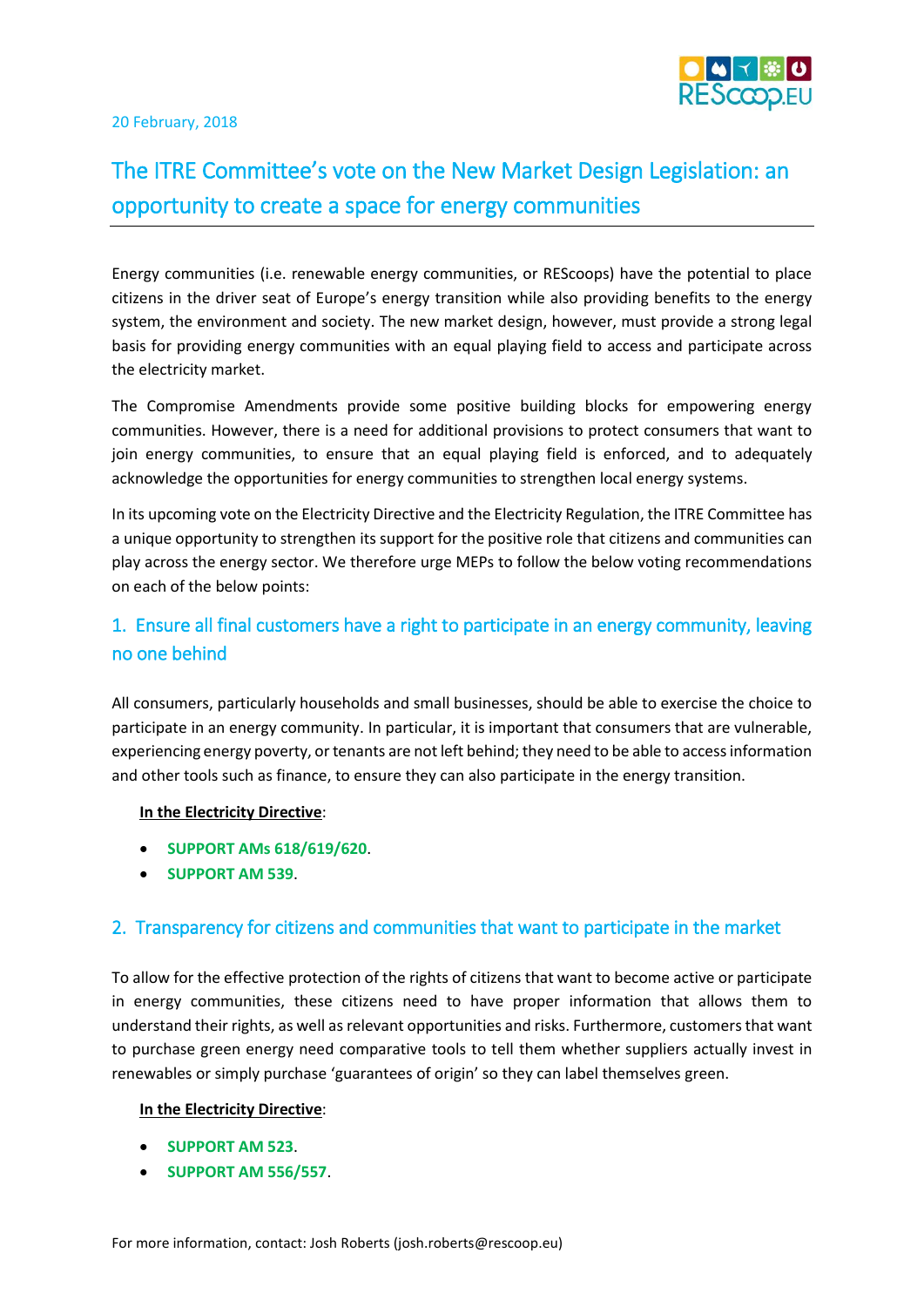

- **SUPPORT AM 622/625**.
- **SUPPORT AM 1172/1184**.
- **SUPPORT AM 1274**.

### 3. Monitoring & oversight to ensure fair market access for energy communities

To ensure enabling frameworks for energy communities are effective, their treatment and ability to have equal market access need to be properly monitored . It is crucial that national energy regulators have a duty to monitor and enforce the rights of energy communities and active customers.

#### **In the Electricity Directive**:

- **SUPORT AM 642**.
- **SUPPORT AM 715/716**.

# 4. Acknowledging the benefits that energy communities & active customers provide to the energy system

Energy communities and active customers need to be integrated into the market in a fair way that does not result in disincentives that drive them off the grid. The key challenge is to identify these different services and to calculate their benefit to the energy system, society and environment, so that active customers are fairly remunerated, and so that DSOs can recover costs to safely operate the grid in the long-term. To be able to adequately reflect this value, National Regulatory Authorities should develop a cost-benefit analysis of how different distributed energy resources, including selfconsumption and local energy communities impact the grid, society and environment taking into account both negative and positive costs.

#### **In the Electricity Directive**:

- **SUPPORT AM 544**.
- **SUPPORT AM 159**. If not adopted, **SUPPORT AM 132/217**.

#### **In the Electricity Regulation**:

- **SUPPORT AM 286/287/288**.
- **SUPPORT AM 785/786**.

### 5. Ensuring duties for energy communities are fair and balanced with opportunities

Energy communities and active customers are very different from traditional commercial energy companies and investors. To to ensure an equal playing field, Europe's energy market must acknowledge their different capabilities, particularly their ability to absorb financial risk. New balancing responsibilities should not overburden or discriminate against newly emerging energy communities, particularly where markets for renewables are not well developed (e.g. access to